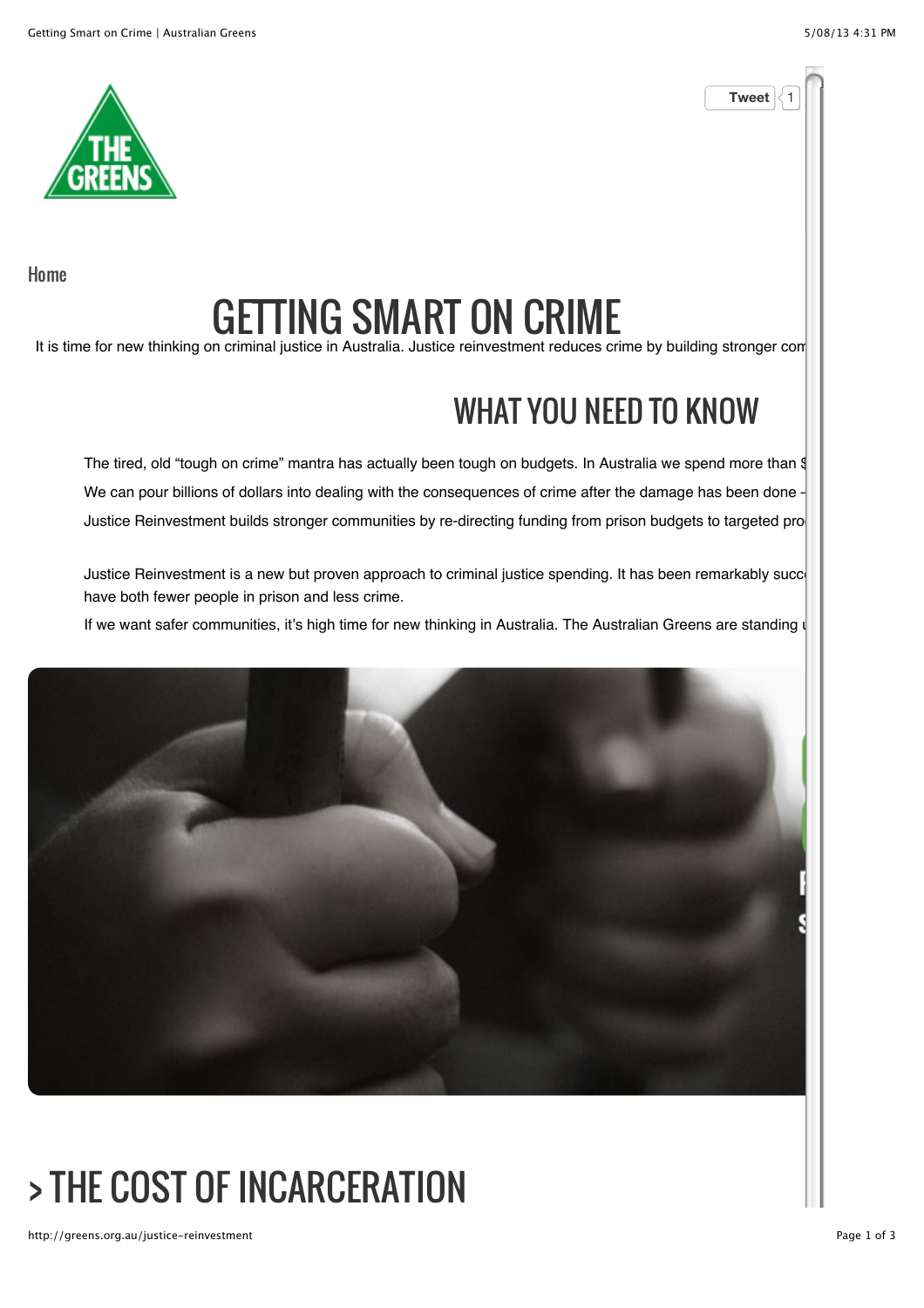Since 1984, the number of Australians in jail has tripled. More and more people are being locked up.

The cost of building a new jail can be around half a billion dollars. Every person we lock up for a yea

And, in the end, prisons are only a temporary solution to criminal behaviour. Statistics show that 44% years. This revolving door is counter-productive and expensive.

The *real* price of growing incarceration rates is not just the cost to the budget of building and running imprisonment has on each prisoner, their family and their community.

## > A SMARTER APPROACH

Justice reinvestment is a detailed, place-based approach to the idea that prevention is better than  $\text{cl}$ the number of people returning to jail, it generates savings which can then be re-directed towards dis are concentrated.

While we will always need jails for the most serious offenders, there are many people who should be this is for mental health treatment, drug and alcohol rehabilitation, or doing community service, this  $\mathsf{w}$ 

The money saved can then be reinvested in the communities where most offenders come from, in proven to reduce can

Less crime means fewer people in jail, fewer victims and safer, more caring communities.

It's also the way we can address the shameful rates of indigenous incarceration in Australia.

Justice Reinvestment is a smarter, more cost-effective approach to criminal justice which has been  $s$ for safer, stronger Australian communities.

### > TIME TO END OUR LOCK-UP CULTURE

It's high time to admit that just locking up more and more people has not made us safer. We need t really reduce crime. Investing in disadvantaged communities, where most offenders come from, stre makes us all safer.

#### **The Australian Greens' plan includes**:

**Investing \$10 million over four years** in establishing a National Centre for Justice Reinvestment **Funding a Justice Reinvestment Grants Program** worth \$50 million over four years.

Download the Justice Reinvestment Initiative (PDF, 155Kb)

POLICY CATEGORY: